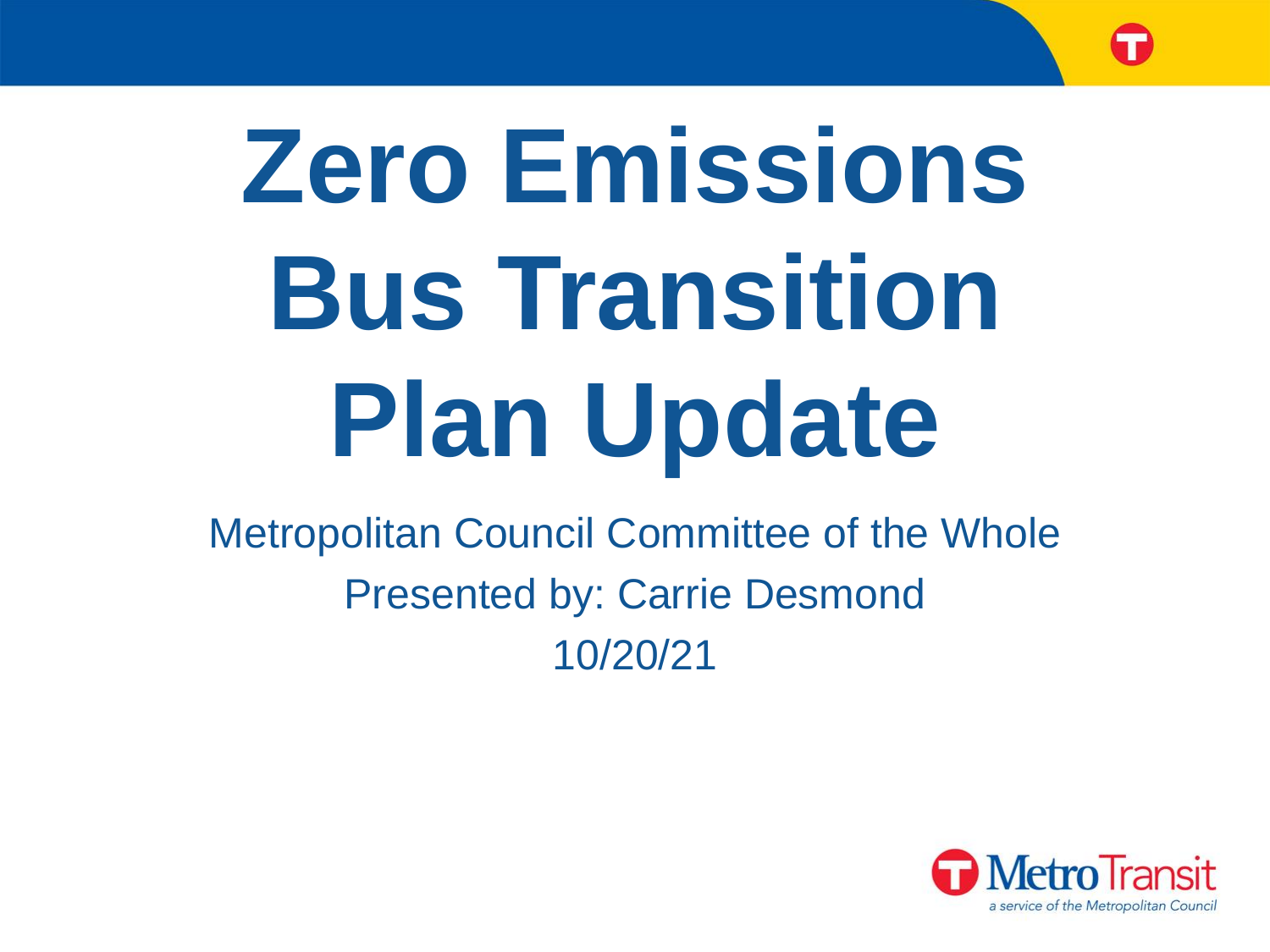### **Zero-Emission Bus Transition Plan (ZEBTP)**

- Establish a plan to move Metro Transit's bus fleet from primarily diesel to zero-emission buses
- Metropolitan Council is required to develop the Transition Plan by State of Minnesota Statute 473.3927
- Due to State Legislature February 15, 2022
	- Update at least every five years
- Anticipated to be a requirement of future FTA competitive grant applications



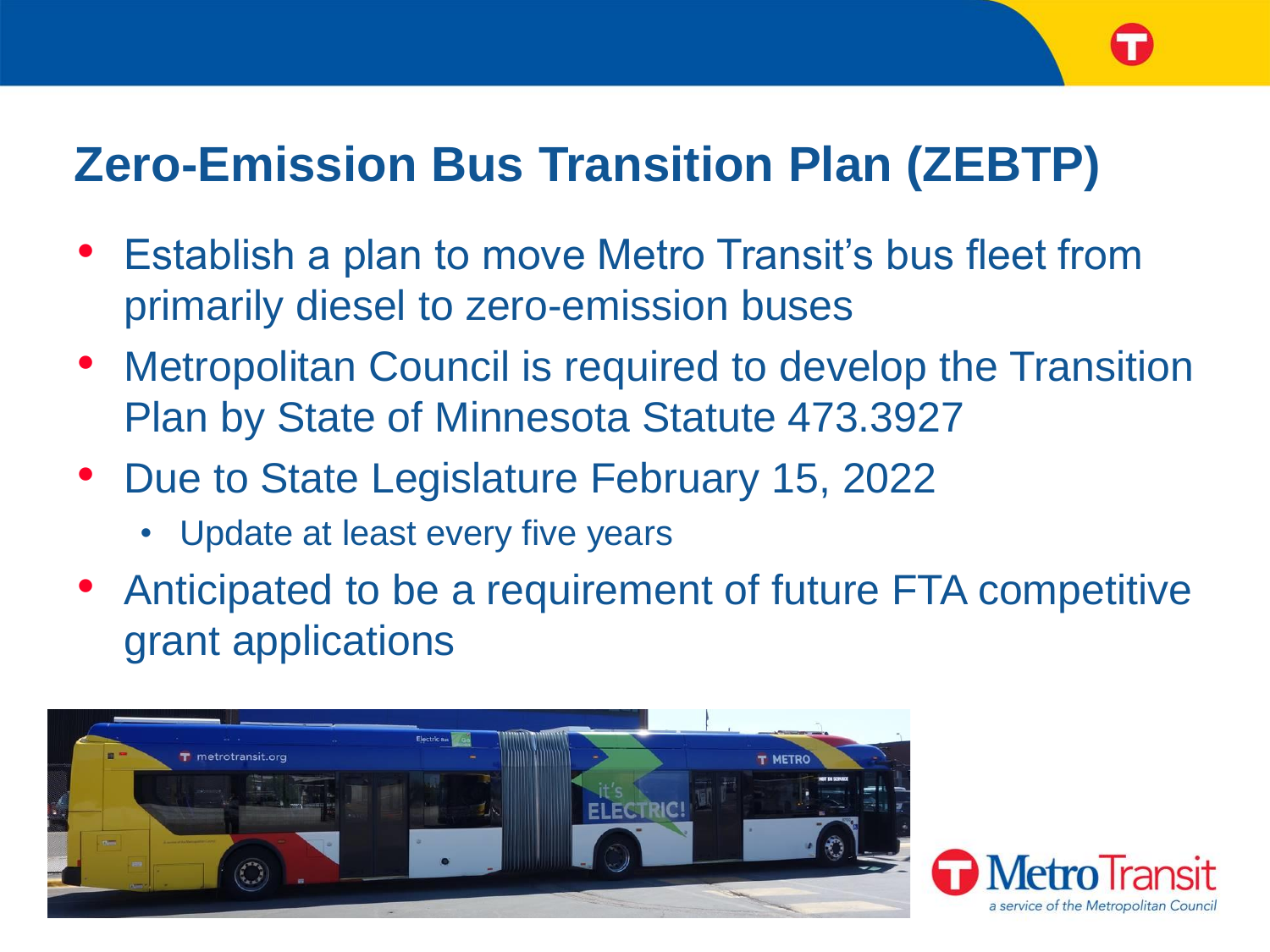#### **ZEBTP Project Goals**

#### Define Guiding **Principles**

- Technical viability
- Equity & environmental justice
- Financial impact

#### Set Milestones & Goals

- Short term (2021-2025)
- Medium term (2026-2030)
- Long term (beyond 2030)

#### Develop **Strategies**

- Service design
- Bus quantities
- Charger types & locations

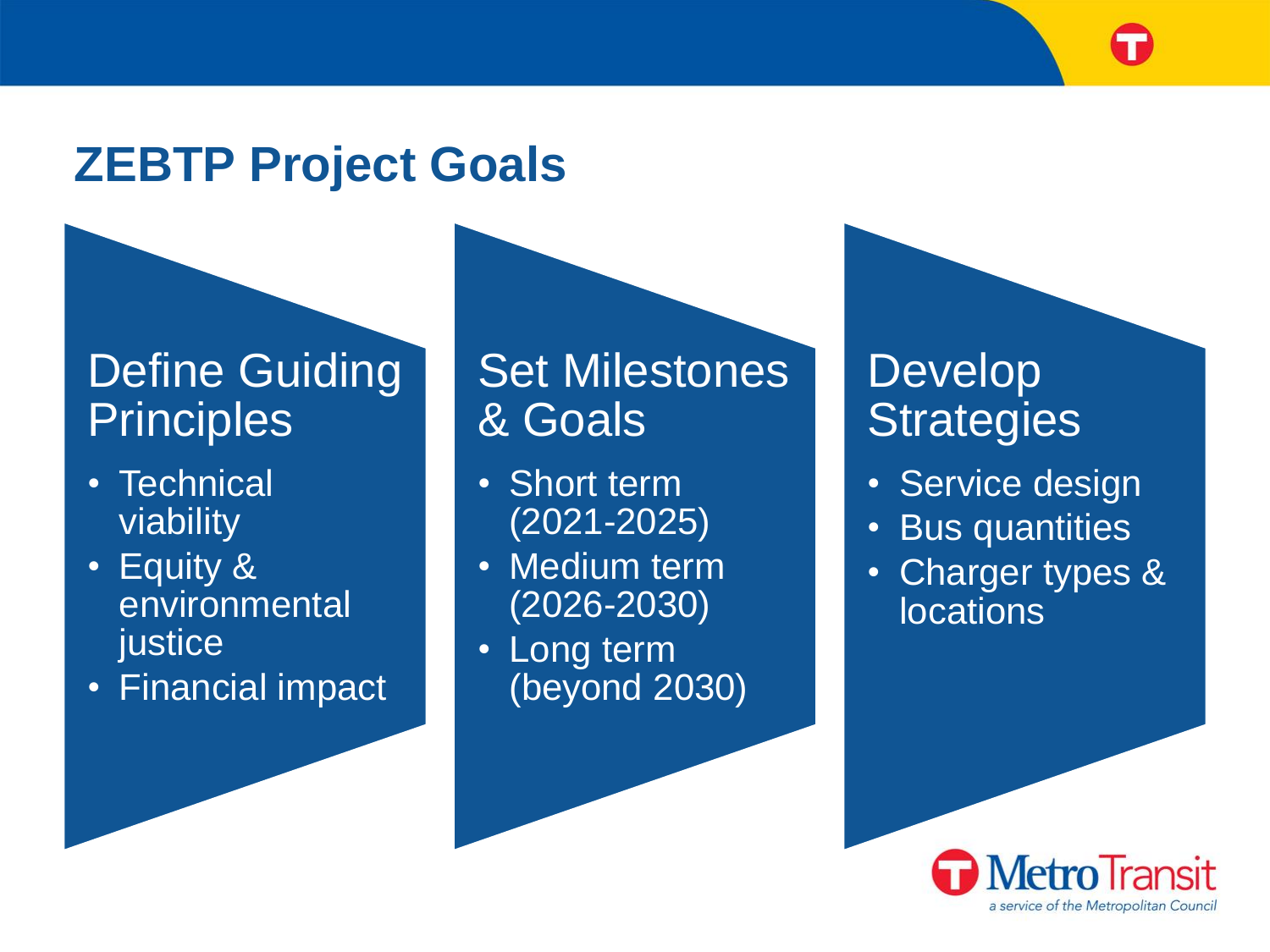#### **Preliminary ZEBTP Schedule**

|                                                                  | July 21 | <b>Aug 21</b> | Sept 21 | <b>Oct 21</b> | <b>Nov 21</b>                                 | <b>Dec 21</b> | <b>Jan 22</b> | <b>Feb 22</b>            |
|------------------------------------------------------------------|---------|---------------|---------|---------------|-----------------------------------------------|---------------|---------------|--------------------------|
| <b>Guiding</b><br><b>Principles</b>                              |         |               |         |               |                                               |               |               |                          |
| <b>Peer Outreach</b>                                             |         |               |         |               |                                               |               |               |                          |
| <b>Fleet / Facility /</b><br><b>Service</b><br><b>Assessment</b> |         |               |         |               |                                               |               |               |                          |
| <b>Stakeholder</b><br><b>Engagement</b>                          |         |               |         |               | <b>ZEB</b><br><b>Summit</b><br>11/3 &<br>11/4 |               |               |                          |
| <b>Finalize Plan</b>                                             |         |               |         |               |                                               |               |               | <b>Submit</b><br>2/15/22 |

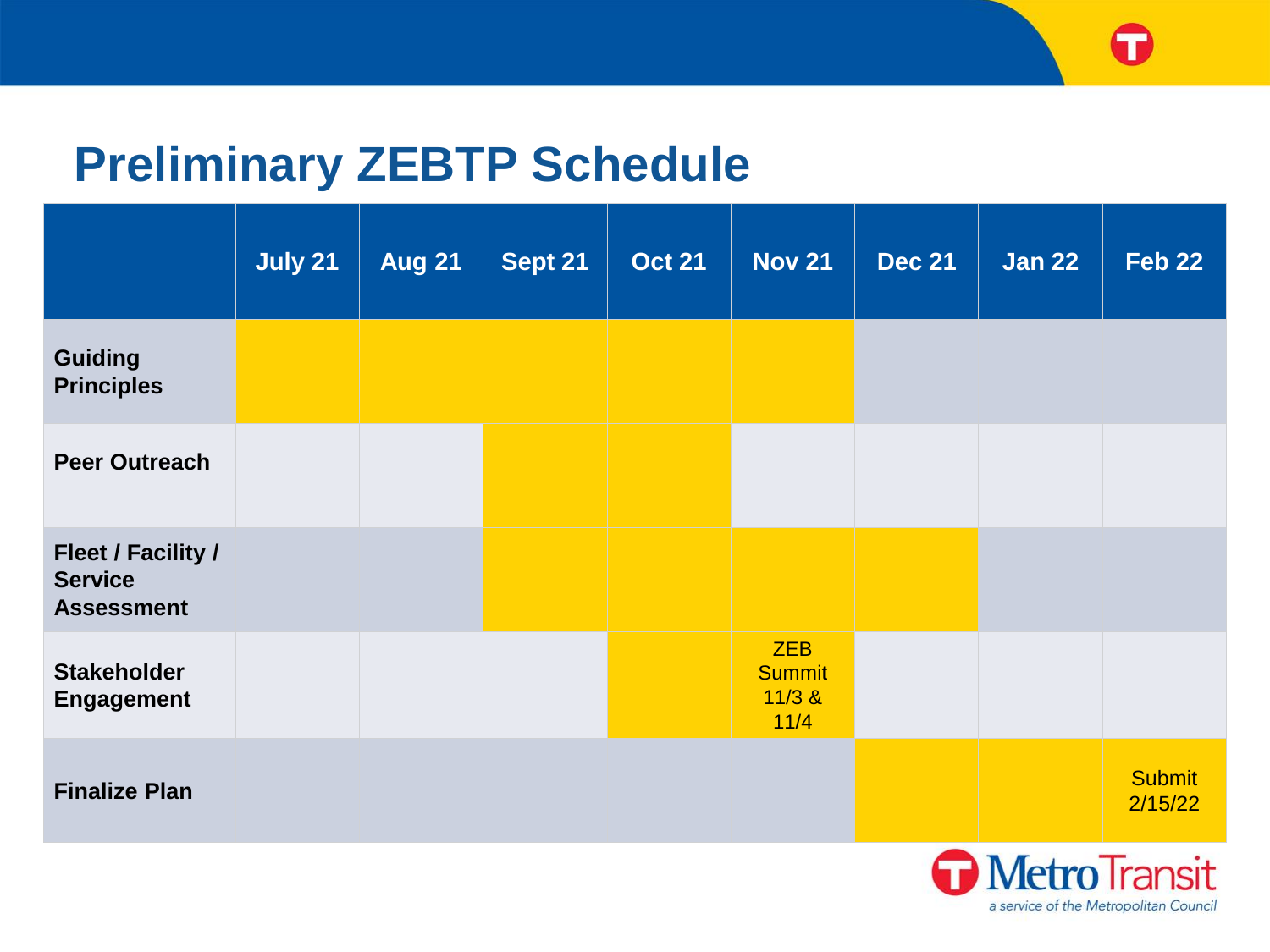#### **Stakeholder Engagement**



a service of the Metropolitan Council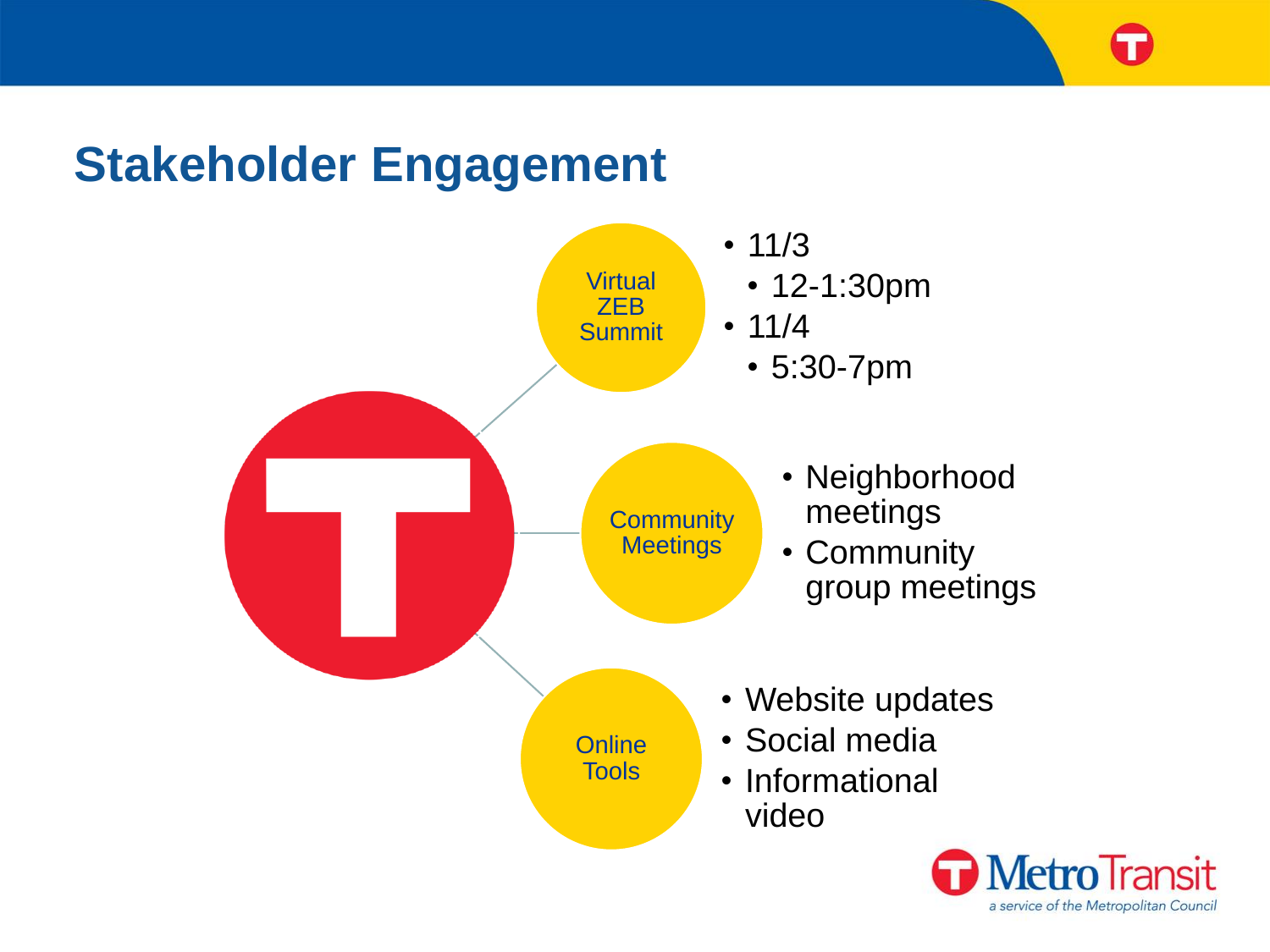#### **Battery-Electric Bus: Benefits and Challenges**

## • Benefits:

- Less dependence on fossil fuels
- Fewer greenhouse gases (GHG)
- Quieter vehicles, less vibration, greater comfort
- Challenges:
	- Technology readiness for vehicles and infrastructure
	- Fleet lifecycle / replacement timing
	- Major facility and operational changes



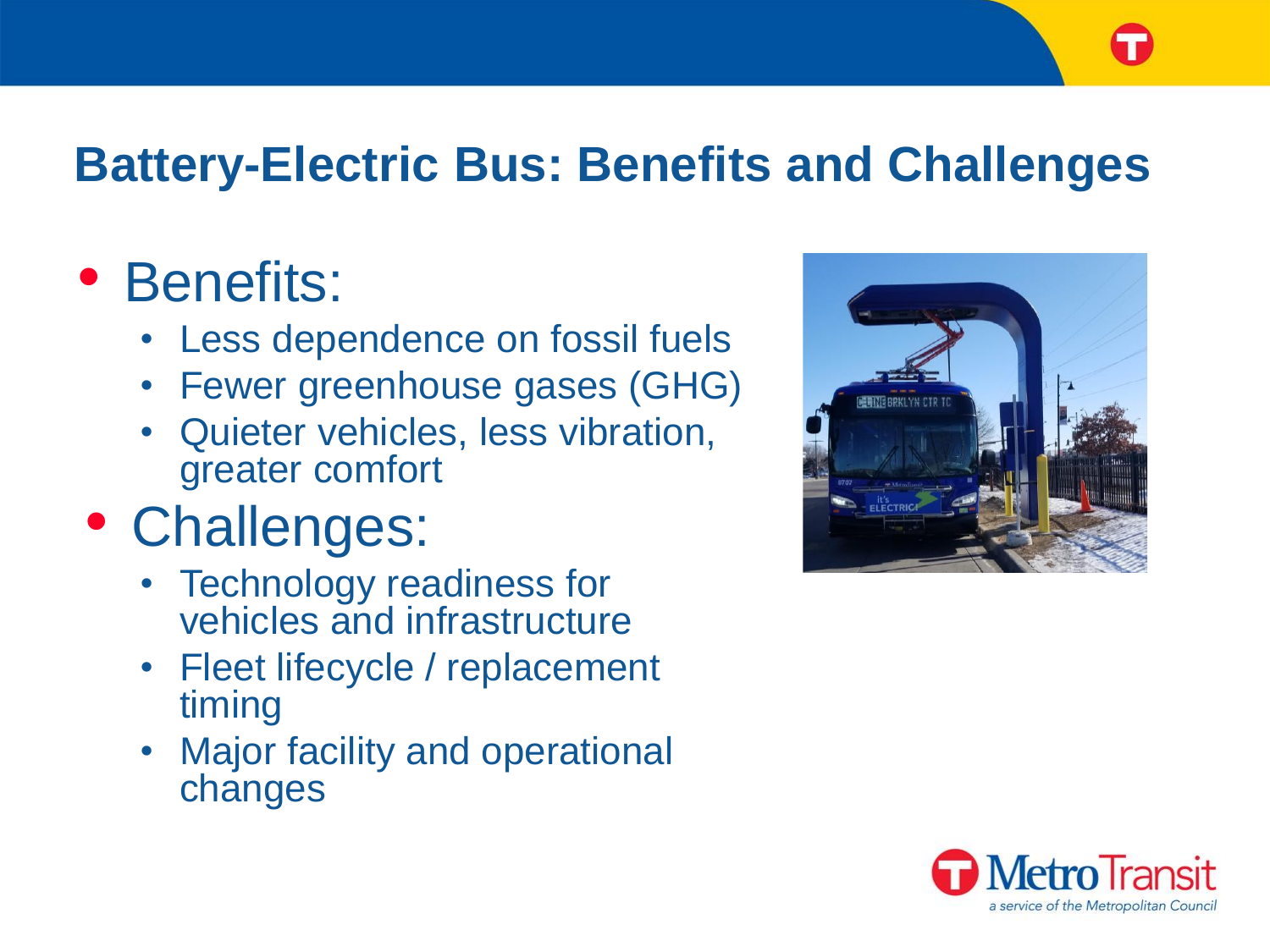### **Met Council's Equity Considerations Dataset**

- Population Characteristics of Service Areas:
	- Population Density
	- % Black, Indigenous, People of Color (BIPOC)
	- % Zero-Car Households
	- % Housing Cost Burdened
	- Number of years Areas of Concentrated Poverty
- Environmental Factors of Service Areas:
	- Avg. land surface temperature on a hot summer day (heat island)
	- Lifetime cancer risk from inhalation of air toxics (Persons per million)

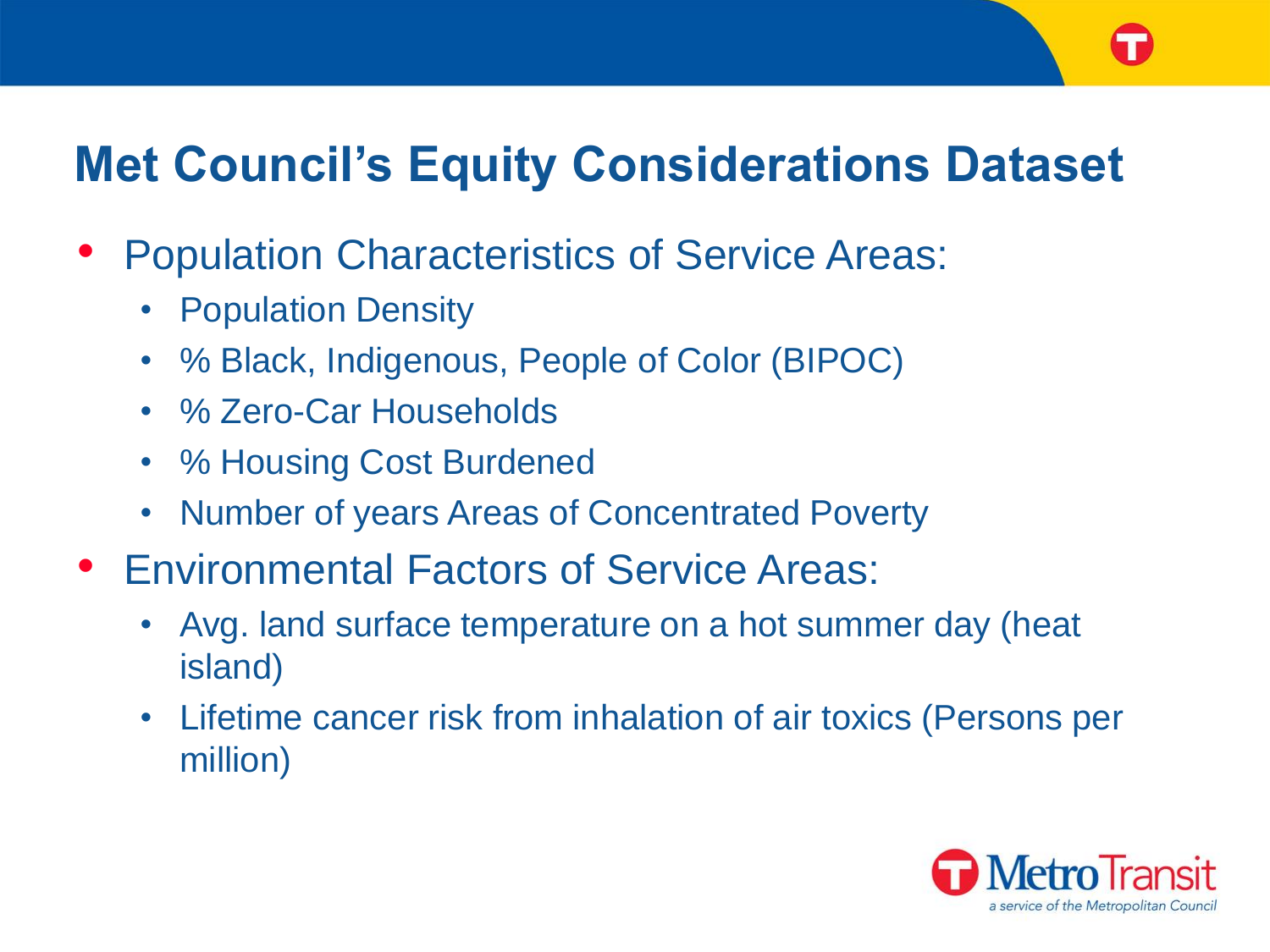### **Zero Emission Fleet Plan in CIP**

- CIP planned funding of electric buses and infrastructure:
	- 8 buses in 2022
	- 70 buses in 2025
	- 22 buses for Gold Line and Purple Line
- CIP includes unfunded targets for zero emission fleet:
	- 30 electric buses in 2022-2024 identified with proposed Xcel Energy **Partnership**
	- 155 buses in 2026 and 2027
- CIP updated annually
	- ZEBTP will inform 2023-2028 CIP
	- Technical viability and funding availability key to future adoption

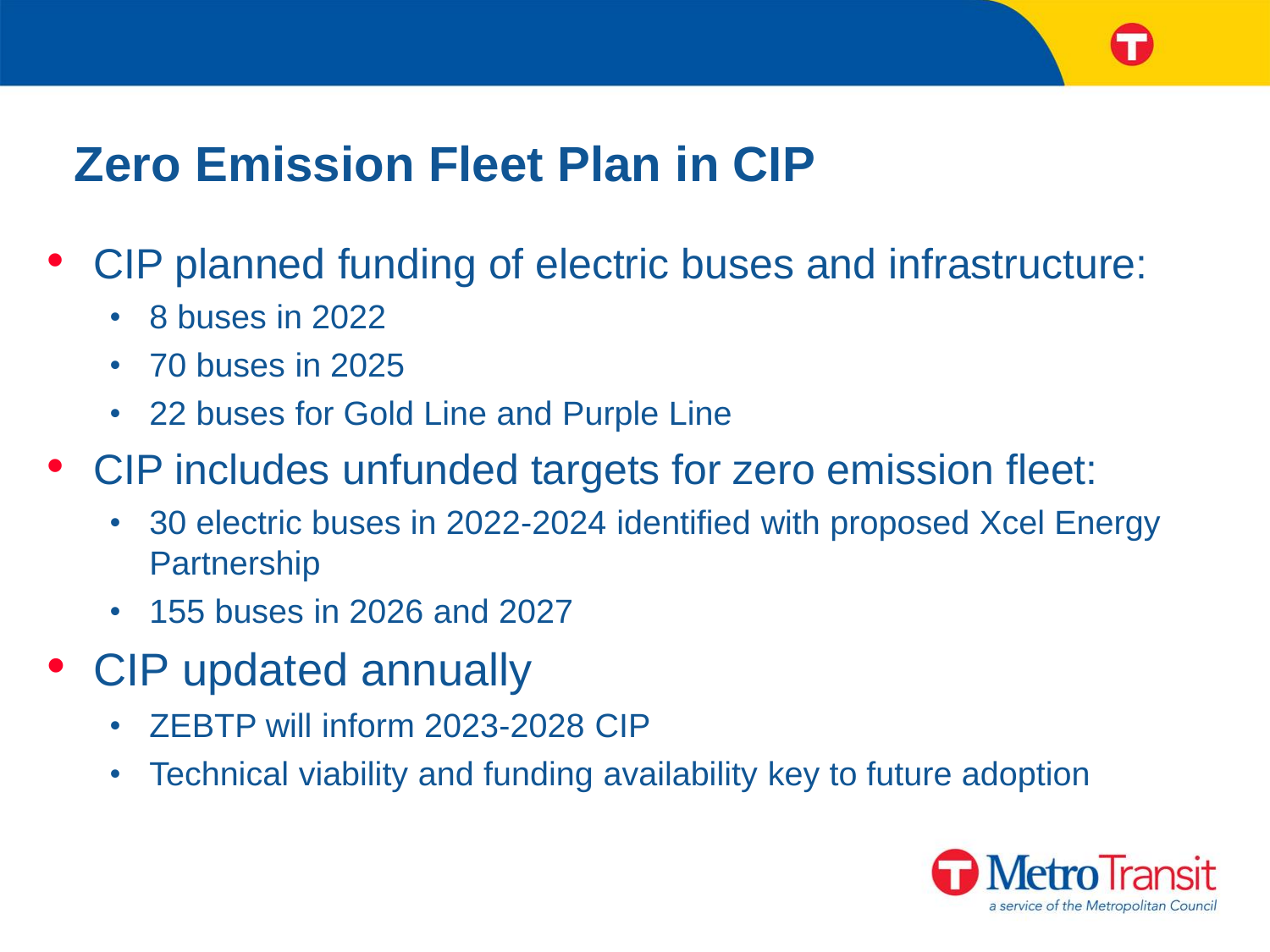### **C Line Update**

- Factory Acceptance Testing completed 9/23
- Replacement charger installation completed 10/4
- Commissioning ongoing
- Training activities
- Return to service



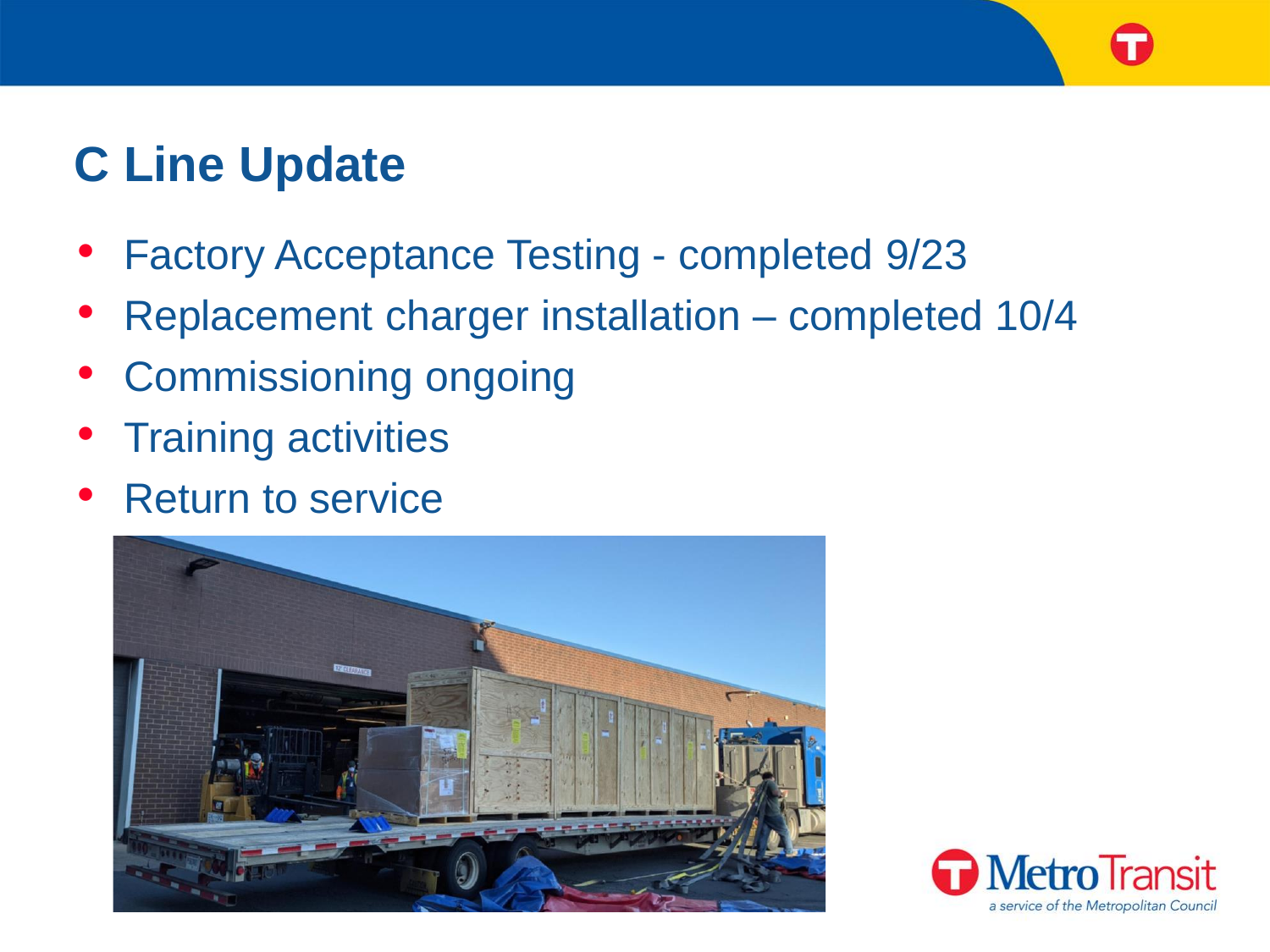### **Minneapolis Bus Garage Electrification**

- FY21 Low/No Grant
	- (8) 40' Proterra 675kWh long range buses for use in local service
	- Proterra depot chargers
- FY19 Low/No Grant
	- (2) Indoor pantograph style quick chargers
	- 2MW rooftop solar array
	- 2MW/800kWh battery storage system